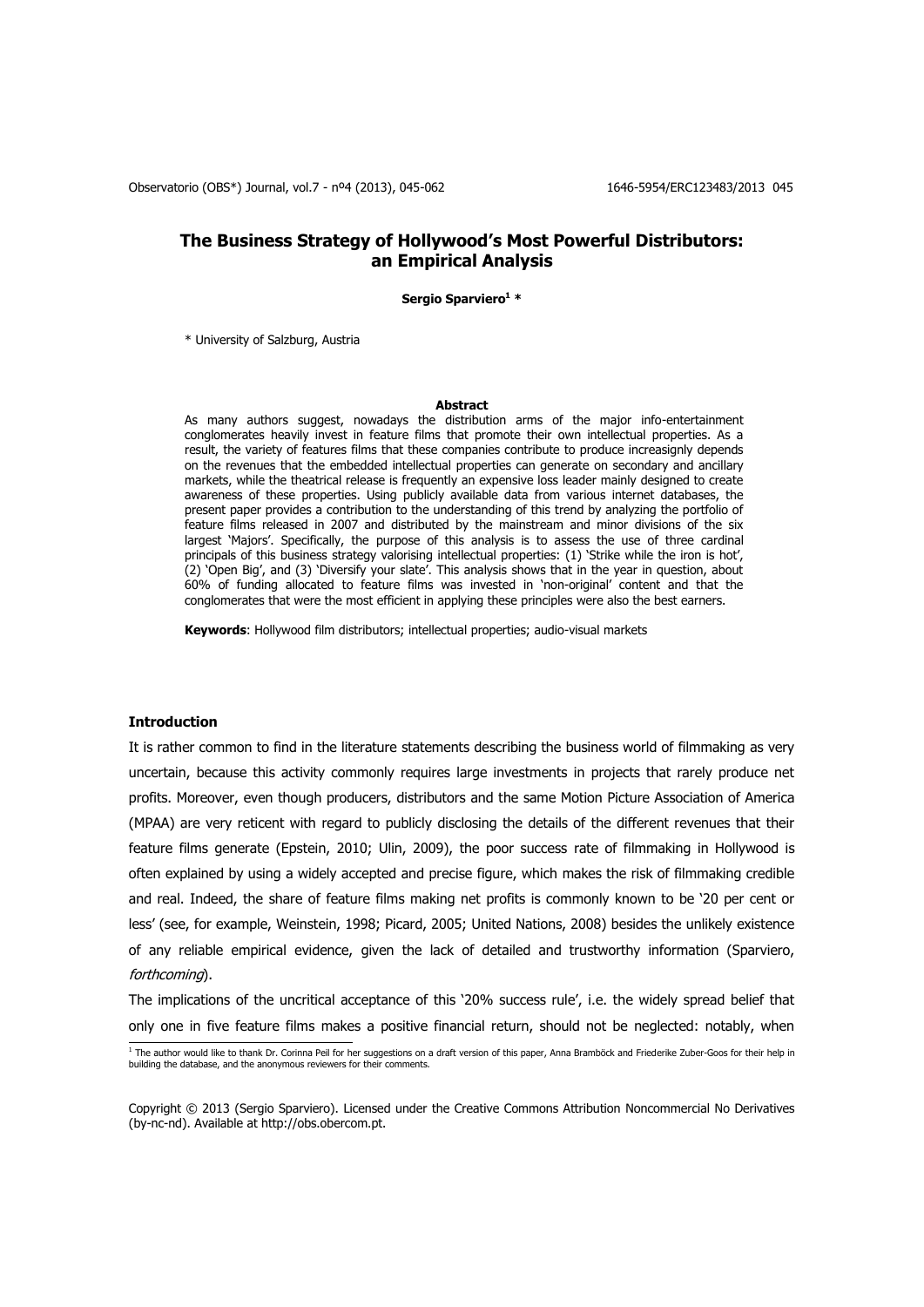policy-makers accept that the outcome of a movie is highly unpredictable and the gap in terms of income between a success and a failure can be substantial, they are also more inclined to accept concentration in this sector as a way to reduce risk and increase potential investments. In this situation, only large distributor-producers of feature films are able to produce a portfolio of projects that is large enough to contain at least a few profitable ones that make the company financially viable. Notably, however, concentration of ownership in audio-visual markets is also a concern for policy-makers as this is likely to reduce the variety of content and viewpoints available to the audience; yet, these concerns are partly offset by this idea that, in order to diversify their production, competing large distributors can cross-subsidize the production of content and finance, for example, niche and less commercial movies. As a result, in theory and under certain conditions, the existence of a few large distributors can also contribute to extend the variety and improve the quality of feature films.

The results of the research conducted and presented in this paper provide a contribution to this debate. A previous study (Sparviero, *forthcoming*) focused on the success rate of the six largest info-entertainment conglomerates (here also, 'the Majors') concluded that the '20% success rule' can no longer apply to them, given that nowadays most of the feature films that they distribute are likely to generate a positive financial return. The present study, on the other hand, focuses on the business strategy and explains how the six Majors manage to secure a high rate of success from a portfolio of projects.

Therefore, this paper first will explain the current strategy of the Majors, before providing a description of the methodology and of the data used for this exercise. Furthermore, this research will differentiate between distributors and explain their performance according to three cardinal principals of the Majors' business strategy, labeled here (1) strike while the iron is hot, (2) open big, (3) diversify your slate. The conclusion will summarize the findings of this exercise and will also provide a contribution to the debate regarding the consequences of the dominance of six Majors on the quality of audio-visual content available to global audiences.

### **The Financial Risk of Filmmaking and the Strategy of Hollywood's Most Powerful Distributors**

Notably, since the late 1990s, the Majors have been steadily adapting to the new technologies (e.g. the digitalization of content creation and distribution) and the changing socio-economic environment (e.g. globalization and the de-regulation of media ownership) and used the new and emerging conditions to benefit from the synergies available to companies that own a variety of media outlets (see Squire, 2006). Therefore, as a result of these socio-economic and technical changes the revenue streams of secondary and ancillary markets generated by feature films and their embedded intellectual properties have increased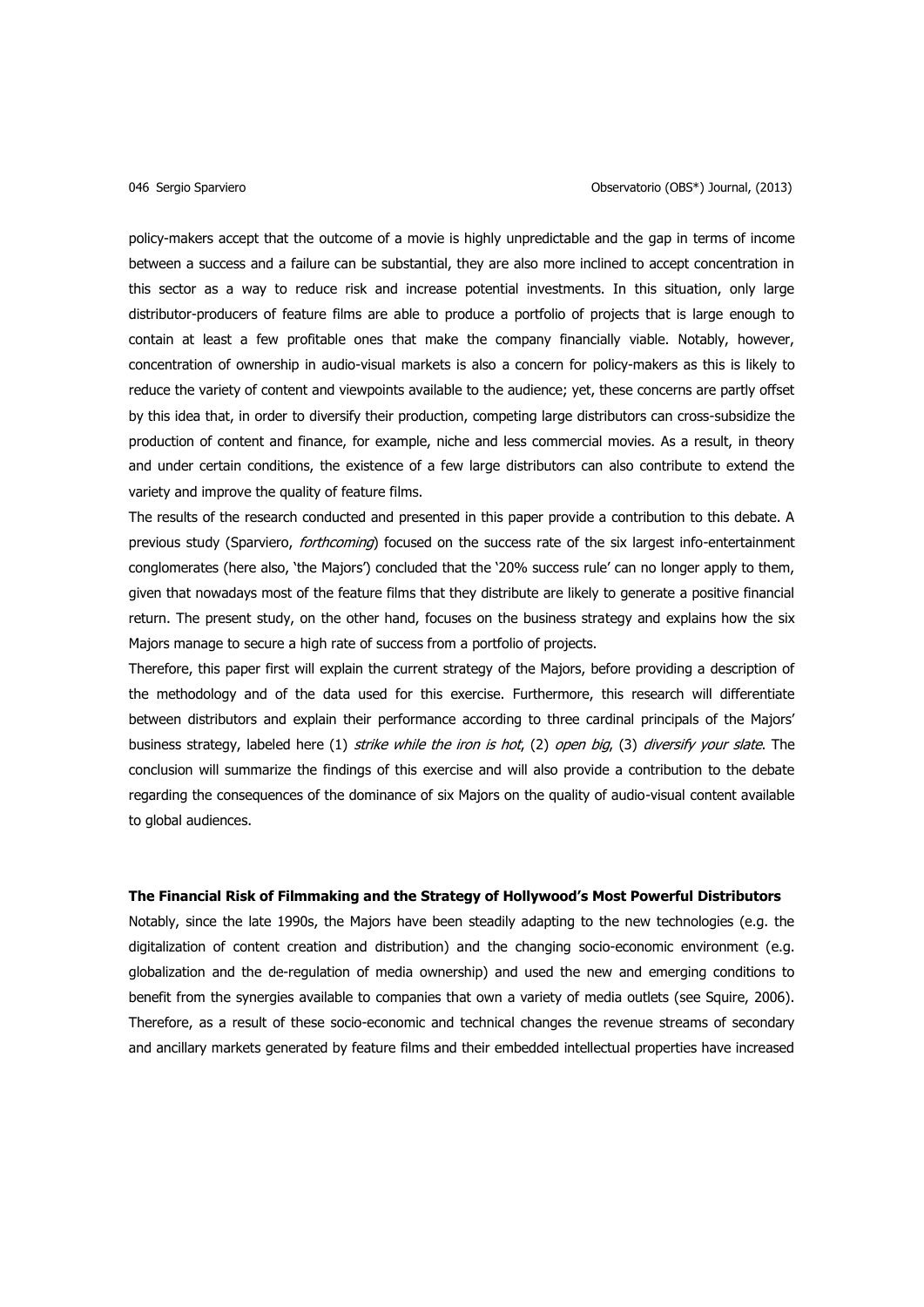and have become important elements of the decision-making process that determine which feature films are produced and distributed, and how they are later exploited. Nowadays, the revenues from secondary and ancillary markets typically account for about 80% of the gross revenue of a feature film; they include DVD rentals and sales, different platforms for the rental and sale of digital downloads (e.g. iTunes, games consoles), pay-per-view cable channels, over-the-air television channels and the further use of intellectual properties (characters, images, scores, etc…) in books, music CDs and digital downloads, videogames, theme parks, fast food restaurants and several other types of merchandising items (Epstein, 2010). The adoption of this business strategy focused on intellectual properties and secondary markets has two main consequences on the value-chain of these major media conglomerates: the first is that the theatrical release "can be seen as a loss leader to create awareness of the property for downstream video, TV, and other rights" (Ulin, 2009, p. 121), and the second, is the increasingly importance of the role of the distributor, which is responsible for coordinating the different units of a conglomerate in order to "carve up and exploit rights in a way that maximizes the return on the whole." (Ulin, 2009, p.49)

| sources |                                               |                                                                           |  |  |  |
|---------|-----------------------------------------------|---------------------------------------------------------------------------|--|--|--|
|         | <b>Imported Variables</b>                     | <b>Main Source(s)</b>                                                     |  |  |  |
| 1       | Title of the Feature<br>Film                  | Box Office Mojo / The Numbers                                             |  |  |  |
| 2       | Date of release                               | <i>Box Office Mojo</i>                                                    |  |  |  |
| 3       | Main distributor                              | Box Office Mojo / The Numbers                                             |  |  |  |
| 4       | <b>Production Budget</b><br>(Declared Budget) | Box Office Mojo / The Numbers /<br>Wikipedia / Estimates by the<br>Author |  |  |  |
| 5       | Domestic Total Gross<br><b>Box Office</b>     | <b>Box Office Mojo</b>                                                    |  |  |  |
| 6       | Foreign Total Gross Box<br>Office             | Box Office Mojo / The Numbers                                             |  |  |  |
| 7       | <b>Widest Release</b><br>(No. Of Theatres)    | Box Office Mojo                                                           |  |  |  |
| 8       | Home Video Rentals                            | Box Office Mojo / Estimates by<br>the Author                              |  |  |  |
| 9       | Domestic DVD Sales                            | The Numbers / Estimates by the<br>Author                                  |  |  |  |

**Table 1: list of the imported variables and their** 

Source: the author.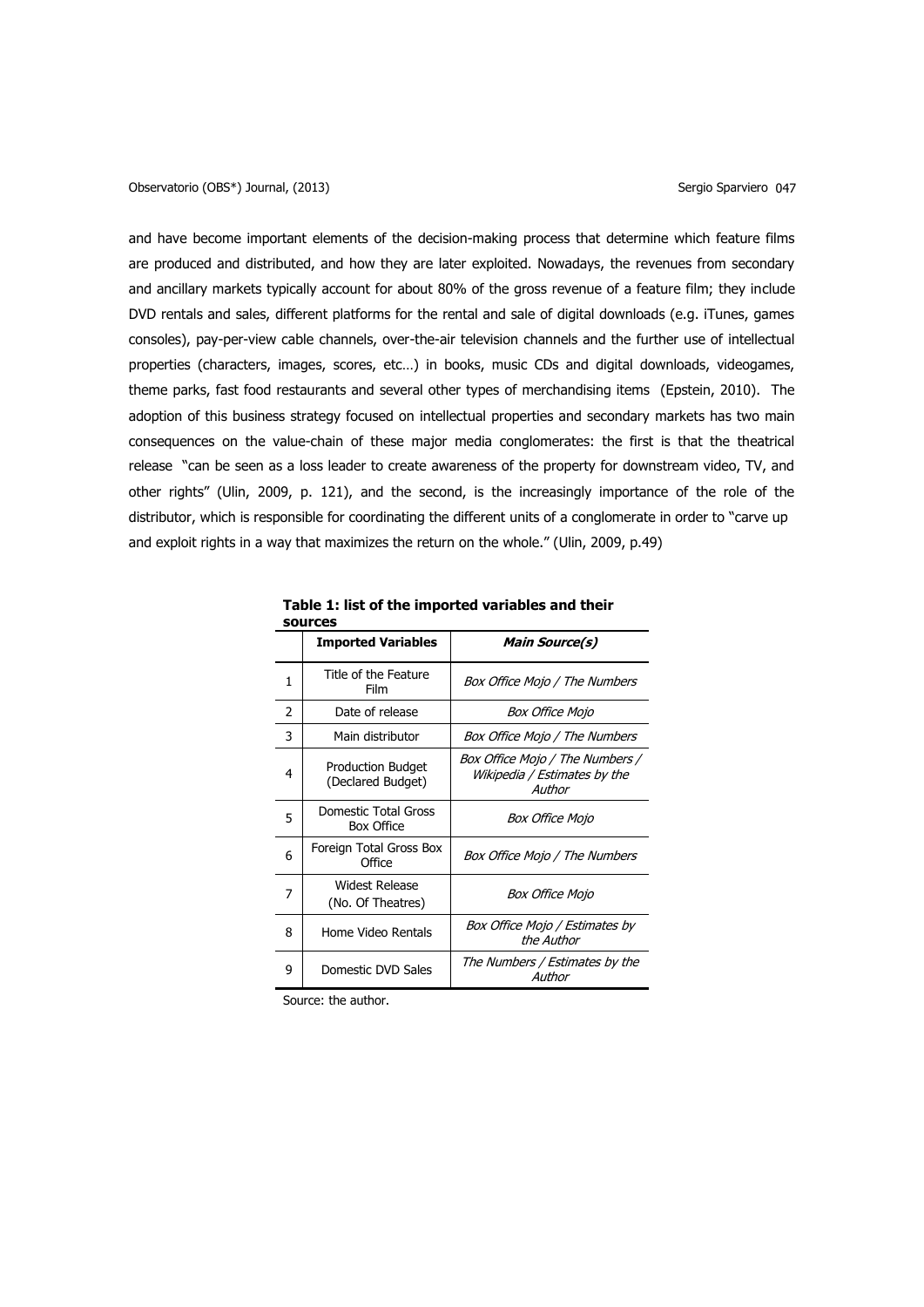Therefore, this paper provides new figures that illustrate the filmmaking business strategy of the Majors, their mechanisms, and the effectiveness of these mechanisms. The analysis carried out is based on simple indicators estimated by using the (rare) publicly available data. The dataset used for this analysis contains information about 191 feature films, i.e. the quasi-totality of movies distributed in 2007 by the companies that are affiliated with the Majors, as they were organized and named in that year. These Majors are: Time Warner Inc. (publicly traded under the acronym TWI), Walt Disney (DIS), News Corporation (NWSA), NBC Universal (NBCU), Paramount (now Viacom, VIA) and Sony (SNE). Notably, each of these infoentertainment conglomerates has a mainstream distributor and one or more minor labels / divisions. The former are Warner Bros (belonging to TWI), Walt Disney Pictures (DIS), 20<sup>th</sup> Century Fox (NWSA), Universal Pictures (NBCU), Paramount Pictures (VIA) and Sony Pictures (SNE); the latter are Warner Independent (TWI), Picturehouse (TWI), Miramax (DIS), Fox Searchlight (NWSA), Focus Features (NBCU), Paramount Vantage (VIA) and Sony Picture Classic (SNE). Additionally, the formerly independent distributor New Line Cinema, which was acquired by Time Warner in 1996 (DiGiacomo, 2009), is considered a mainstream distributor rather than a minor label, when the analysis requires this distinction.<sup>2</sup>

The business strategy of the Majors is informed by the literature (mostly, by Epstein, 2010 and Ulin, 2009), and summarized and simplified here using the following three principles:  $(1)$  strike while the iron is hot,  $(2)$ open big, (3) diversify your slate. Strike while the iron is hot indicates the practice of using and reusing content that was already successful in other audio-visual products or media outlets, in order to reduce risk and maximize the revenue from intellectual properties. Alternatively, open big refers to the practice of creating a large media event on the opening weekend, which aims at promoting the theatrical window of a feature film, but also, at advertising the embedded intellectual properties in view of generating income from the ancillary markets and the following audio-visual windows. Furthermore, the section entitled diversify your slate analyzes more in detail the effects of the choices made by each of the six conglomerates regarding the distribution of funding between mainstream and minor labels. Before these sections and before the conclusion, however, methodological choices concerning the construction of the database and the indicators used in the analysis are introduced.

### **Methodology and assumptions**

Most of the data regarding the 191 feature films, which compose the population of the dataset, are taken from two websites: The Numbers (i.e. [www.the-numbers.com\)](http://www.the-numbers.com/) and Box Office Mojo

 $^2$  The slate of movies distributed by this company in 2007 followed more closely the business model of a large distributor than the one of a minor label: in fact, the total size of the budgets of the movies released in 2007 was over 600 million dollars; the average budget of the 13 movies released was more than 50 million dollars. As detailed below, however, New Line Cinema did not seem to have performed in 2007 as well as the other mainstream distributor of the same<br>conglomerate, and this could help explaining why it was integrated into th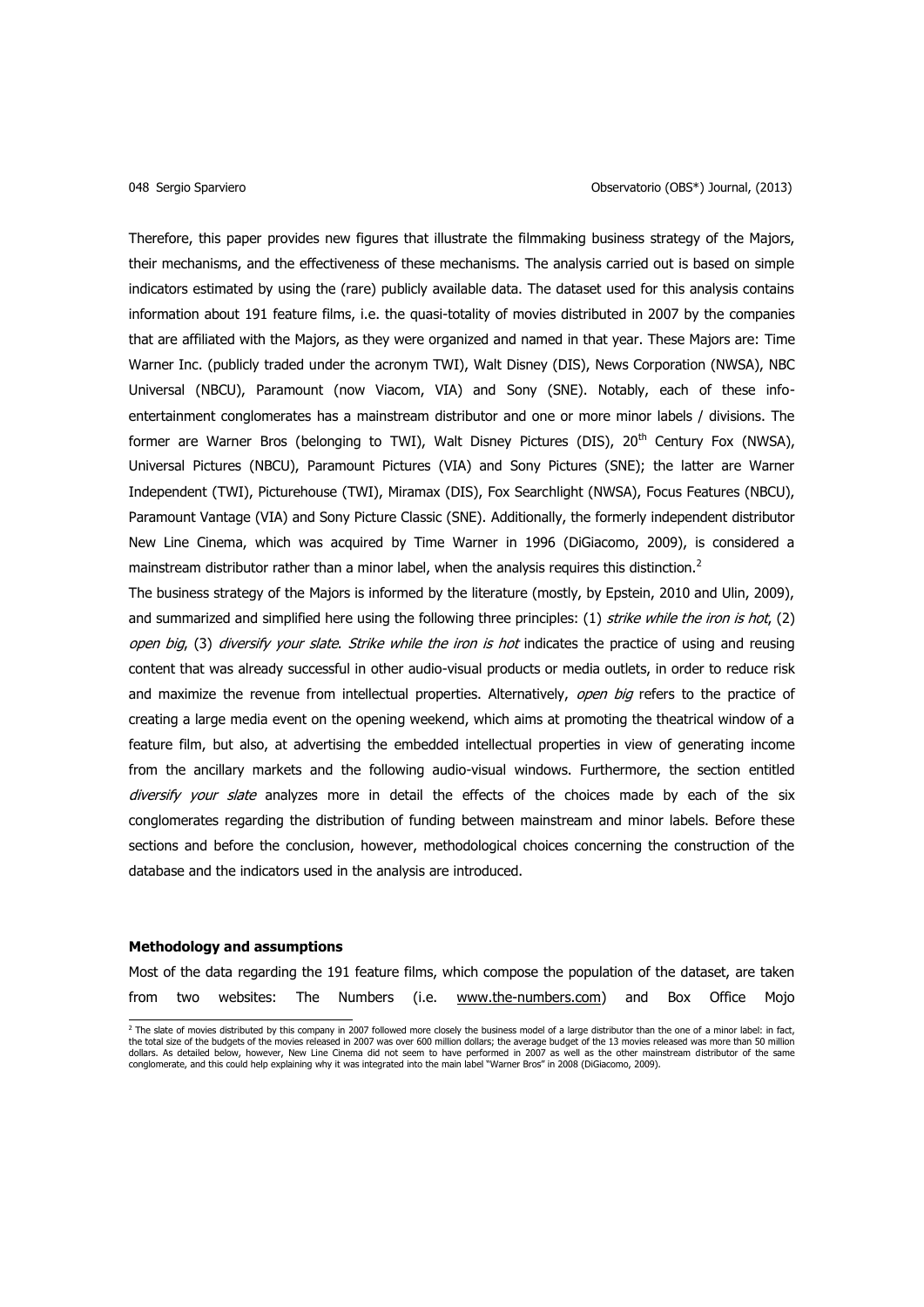[\(www.boxofficemojo.com\)](http://www.boxofficemojo.com/). The variables taken from these (and other) online databases are referred to here as the *imported variables* (listed in table 1), a term chosen in order to distinguish them from the computed variables or indexes, i.e. the variables estimated by the author. Among the imported variables there are series indicating the income generated by each movie from the sale and rental of DVDs: these series are particularly important for assessing which movies were successful beyond the domestic theatrical window and essential to study the marketing strategy of the distributors and the results of their efforts taken in order to diversify their slate of movies of this particular year. Unfortunately, however, the variables domestic DVD sales and home video rentals (domestic) available, respectively, from The Numbers and Box Office Mojo, do not provide the necessary observations for all of the 191 movies selected: 49 are missing from the first series and 27 from the second one. Therefore, these were estimated.

These estimates were calculated using two multiple linear regressions: the imported and computed variables chosen as explanatory variables of the regressions are good indicators of the dependent variables, yet not too highly correlated between one another in order to avoid collinearity. Therefore, the choice was taken to explain domestic DVD sales using the *domestic box office (total gross)* and the maximum number of theaters in which the movie is shown at the same time (i.e. widest release): conversely, the revenue from home video rentals was estimated using the widest release and the *composite score* index (described below). Moreover, given that the missing observations concern almost exclusively movies distributed by minor labels (and by New Line Cinema) the multiple linear regressions were calculated from two subsets of the main dataset, which contain only the (fully available) data from the minor labels (including from New Line Cinema), in order to reduce the extent of the standard error. As a result, these (sub-) datasets contain 59 observations for the home Video rentals and 38 for the domestic DVD sales.

Of course, the use of estimated data by linear regression presents some shortcomings: although these regressions are statistically highly significant, the relatively important standard errors of both regressions (over 12 and 11 million dollars, respectively) can indicate a much larger or minor success of a feature film, than the real level. However, the reader should keep in mind that the potential of over- and underestimating the real figures is random and therefore it is unlikely to have a substantial impact on a particular distributor or conglomerate. The regressions provided the formulae described here below, which were then used to estimate the missing observations:

(I) DOMESTIC DVD SALES = 0.35 \* BOX OFFICE, DOMESTIC TOTAL GROSS + 4435.64 \* WIDEST RELEASE [MULTIPLE  $R^2 = 89.1\%$ ;  $R^2 = 79.5\%$ ;  $R^2$  (adj) = 76.1%]

(II) HOME VIDEO RENTALS = 9153.21\* WIDEST RELEASE + 149107.69 \* COMPOSITE SCORE [MULTIPLE  $R^2 = 89.8\%$ ;  $R^2 = 80.6\%$ ;  $R^2$  (adj) = 78.5%]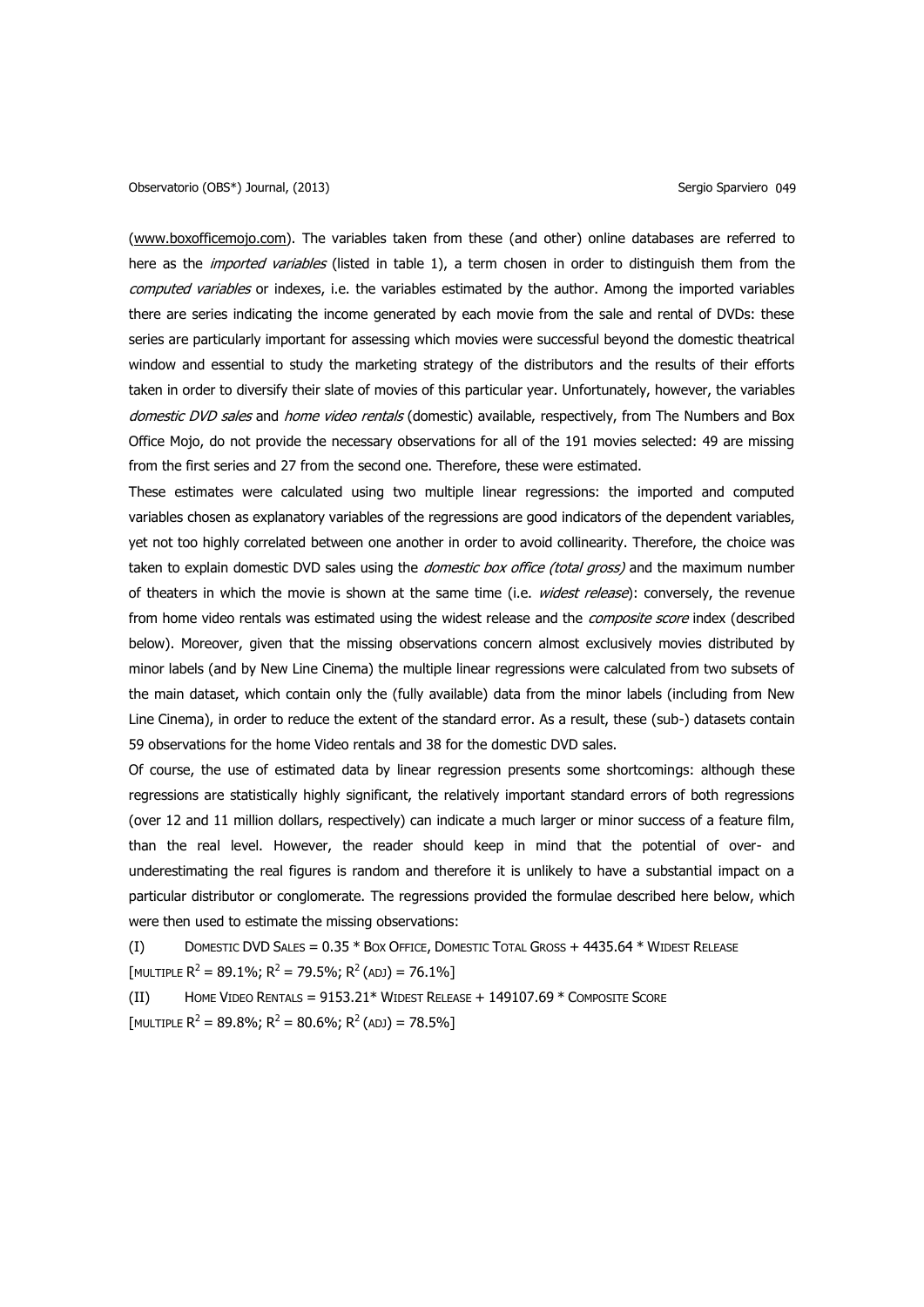The *production budget* is another fundamental variable used to describe and differentiate the 191 feature films selected as the sample for this study. Most of the figures composing this series are taken from Box Office Mojo and from The Numbers, but also from additional sources when necessary. This data, however, can only have one original source: they are the budget figures leaked to the specialised press by the distributors and/or producers of feature films. Each of these figures, which the reader should interpret as a rough estimate of a feature film's total negative cost, is likely to be inflated or rounded up. Notably, producers and distributors have an interest to inflate the budget figures that are leaked to the press as a marketing strategy, i.e. to signal to the public a superior quality. For example, Epstein (2005) notes that Warner Bros' movie 'The Negotiator' with Samuel L. Jackson and Kevin Spacey was efficiently produced for 43.5 million dollars. However, the budget of this movie in The Numbers is 50 million, confirming the discrepancy between the negative cost and budget figures that are publicly available. Such a discrepancy, however, has little or no impact on the analysis presented here: this practice of inflating the production budgets' figures to the press is most likely a generalised practice and therefore unlikely to affect a particular type of movie or a particular distributor. In order to remind the reader of this potential discrepancy, however, the production budget is also labelled here as 'declared': therefore the real negative cost of a movie, and therefore, the total costs paid by the producers to realise a feature films, is assumed to be between 80 per cent and 100 per cent of the declared production budget.

More importantly, however, declared production budget figures for 28 of the 191 films of the sample were not available, consequently they were estimated. Among the 28 feature films whose declared production budget is unknown, 8 are documentaries: notably, the very large majority of documentaries have a relatively small budget, and given that none of the documentaries in this sample realised box office receipts of more than 1.2 million dollars, their production budget was estimated at 500,000 dollars. On the other hand, estimates for the remaining 20 feature films were calculated as the average of other feature films believed to be of similar cost, because fulfilling the following two conditions: they are feature films that Box Office Mojo indicates as 'similar to' the feature film whose production budget was estimated, and they belong to the same widest release category (extra-large, large or small, as detailed below). The choice of this last indicator as a proxy for the production budget is informed by the fact that efforts to promote a feature film are normally proportional to its total cost (see, for example, Ulin, 2009).

### **The Gross Audio-Visual Revenue**

A few simple indexes have been calculated from the imported variables in order to illustrate and analyze the strategies of the different distributors for the given year. These computed variables have been labeled the gross audio-visual revenue, the return ratio from audio-visual markets and the composite score index.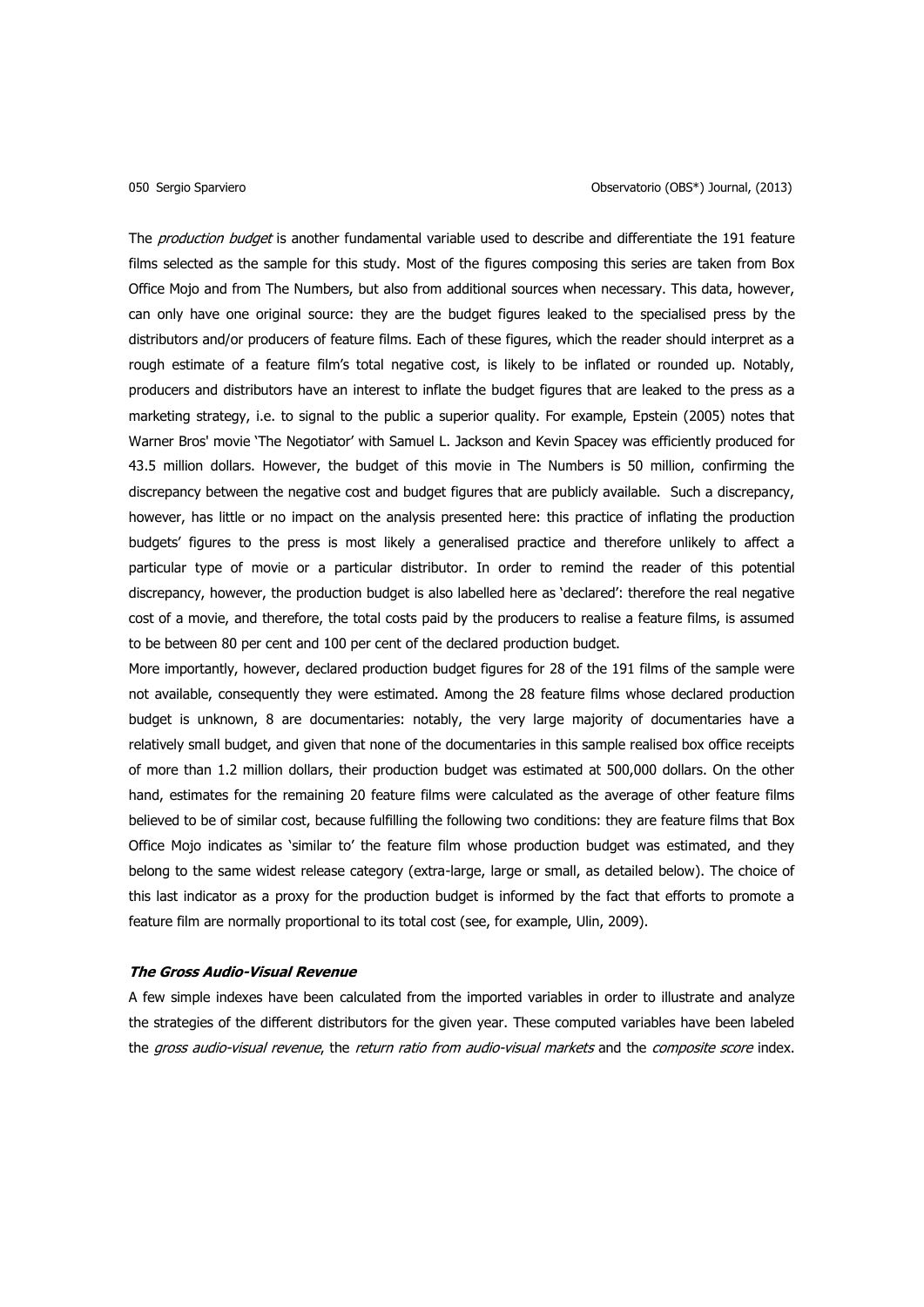Observatorio (OBS<sup>\*</sup>) Journal, (2013) Sergio Sparviero 051

The gross audio-visual revenue provides an indication of the gross revenue of a feature film from the different audio-visual markets and is calculated as the sum of the different revenue streams, whose data is publicly available: i.e. the gross domestic and international box office receipts, and the gross domestic revenue from the rental and sales of DVD. Notably, other sources of revenues from audio-visual markets are also responsible for a very important share of the overall income of each movie: these are, for example, the licensing of feature films to television stations (domestic and foreign), and the sale and rental of DVDs on international markets. Nevertheless, the commercial success of a feature film in these latter windows is consequent and proportional to its success in the first window (see Sparviero, forthcoming; Ulin, 2009). Therefore the series chosen already provide a good basis for comparing the relative success of each movie and the strategies of their producers.

(III) GROSS AUDIO-VISUAL REVENUE = GROSS DOMESTIC BOX OFFICE + INTERNATIONAL BOX OFFICE + DOMESTIC DVD SALES + HOME VIDEO RENTALS

# **Return Ratio from Audio-visual Markets**

The return ratio from audio-visual markets, which is calculated as the ratio between the gross audio-visual revenue and the declared production budget, provides a standardized indication of a gross return rate from the theatrical exhibition and two subsequent windows, and therefore, a useful measure for comparing the relative success of feature films of different budgets (e.g. franchise movies, high budget, under the radar and low budget, to use a classification provided by Ulin, 2009).

(IV) RETURN RATIO FROM AUDIO-VISUAL MARKETS = GROSS AUDIO-VISUAL RETURN / DECLARED PRODUCTION BUDGET

### **The Composite Score Index**

The purpose of the composite score index is to provide an indication of how much each feature film has potentially benefited from word-to-mouth advertising, or more generally, has been well-received by an audience composed of users of specialized online databases. This indicator is calculated as a weighted mean (base 100) of the percentage of people that liked the feature film (taken from Rotten Tomatoes, or RT, www.rottentomatoes.com), the average rating from Rotten Tomatoes, the average rating from IMDb users [\(www.imdb.com\)](http://www.imdb.com/) and the average score from film critics (i.e. the Metascore, calculated by Metacritic, [www.metacritic.com\)](http://www.metacritic.com/). The simplest variable, i.e. the percentage of people liking the movies, accounts for 50% of this index, while the remaining three indicators provides the remaining 50% of the value of the index. The purpose of this choice is twofold: the first reason concerns the subjectivity of user's rates and the problems that this can cause. In fact, one can rather safely assume that Rotten Tomatoes' users are likely to recommend their peers the experience a movie if they rate it as 'liked it', and not recommend it if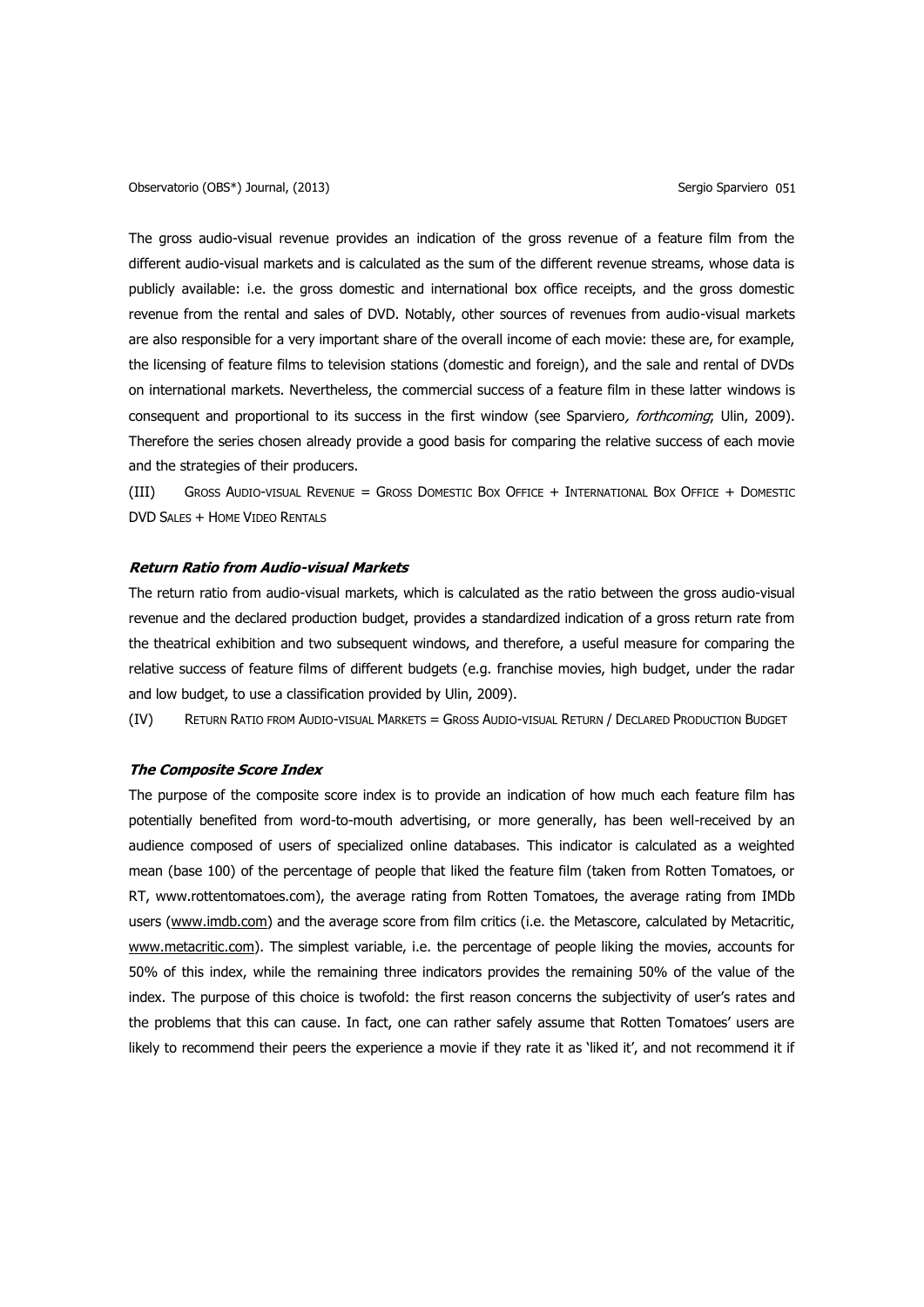they rate it as 'not liked it', it is more difficult to judge from which rating level of the five-scaled-index proposed by Rotten Tomatoes, or of the ten-scaled-index used by IMDb, word-to-mouth advertising is likely to happen.

The second reason explaining the choice regarding the weights of the different series concerns the fact that the percentage of people that liked the movie is the indicator with the largest variance. Therefore, choosing to assign 50% of the weight of the composite score index to this series allows to also obtain a series of observations that are more spread out rather than closely clustered around the mean value, and therefore, easier to interpret. The formula for calculating the composite score is described here below (the reader should also note that the various indexes have been multiplied by different coefficients to account for the different scales in which they are expressed):

(V) COMPOSITE SCORE INDEX =  $0.5 *$  [PERCENTAGE OF PEOPLE THAT LIKED ON RT  $*$  100] +  $0.5 *$  {0.33  $*$  [users' RATINGS ON RT \* 20] + 0.34 \* [USERS' RATINGS ON IMDB \*10] + 0.33 \* METASCORE ON METACRITIC}

# **Strike while the iron is hot**

As introduced above, *strike while the iron is hot* indicates the principle adopted by the Majors of using and re-using content that was already successful in other audio-visual products or media outlets, in order to reduce risk and maximize the revenues from the intellectual properties that are embedded in their feature films. Therefore, in this section the size and the outcome of investments in original stories and scripts are compared to the size and outcome of investments in other types of stories. More specifically, original is a categorization applied to feature films based on real life events and on original screenplays that are not part of a franchise. On the other hand, re-use of intellectual property (IP) (or non-original) is a categorization that applies to feature films based on original screenplays generated to expand a particular franchise, and to feature films, whose content originates from fiction books or short stories, feature films already in circulation, folk tales, legends, television shows, and fairytale comics or graphic novels. $3$ 

Moreover, in order to support the analysis concerning the diversification of a slate introduced below, the use of different types of content was also calculated for mainstream and minor divisions, and the performance of different distributors is measured in terms of the composite score and the return ratio from audio-visual markets.

The results obtained with the empirical analysis confirm some of the features of the business strategy described by Epstein (2010) and Ulin (2009): assuming of course that the Majors are aware of their risks and attempt to minimize them, feature films based on intellectual properties are seemingly less risky, as

1

 $3$  The source of the content of a movie is available from The Numbers.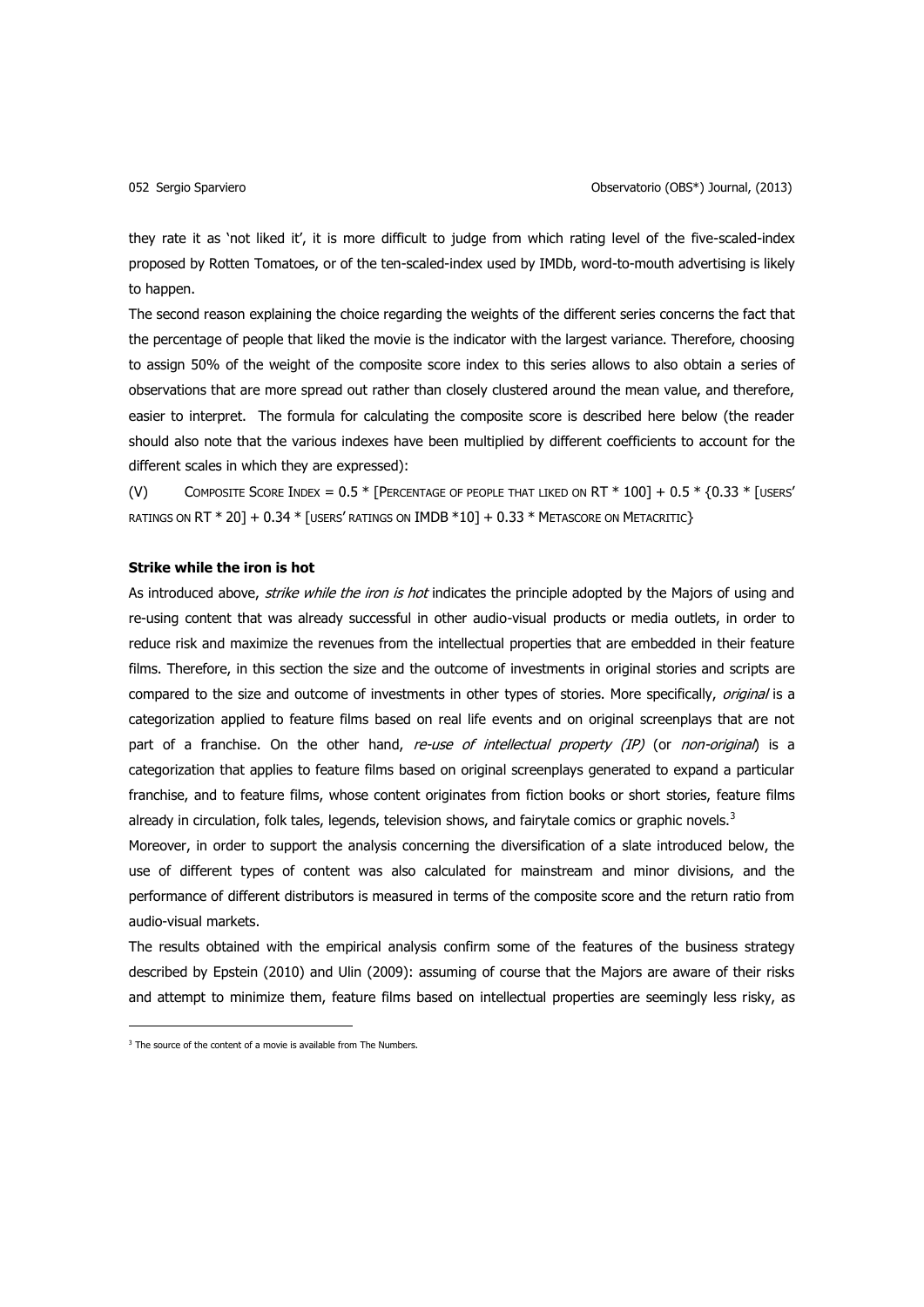## Observatorio (OBS<sup>\*</sup>) Journal, (2013) Sergio Sparviero 053

revealed by the fact that the Majors 'bet' larger amounts on them. In fact, the main indication that this analysis provides is that more than 60% of the total (declared) investments in the production of feature films was used to finance projects based on non-original content. On the other hand, when the total number of feature films is considered, the sample shows that almost 60% of them is based on original content; however, the total size of investments in feature films based on some type of intellectual properties is larger because these are considerably more expensive to produce (58.6 million dollars against 25.9 for films based on original content). The difference in production budgets between feature films based on original content and those based on intellectual properties is also more remarkable depending on the type of property: indeed, the data collected for this exercise shows that feature films based on comic/ graphic novels are the most expensive projects, costing almost four times the average feature films based on original content (i.e. over 90 million dollars). Moreover, of the 15 tent-pole movies (i.e. the movies costing over 100 million to produce) released in 2007, only two are based on non-original content (i.e. Ratatouille, by Walt Disney Pictures, and The Bee Movies by Paramount pictures).

|                                           | Re-use of IP | <b>Original</b><br>Content |  |  |  |  |
|-------------------------------------------|--------------|----------------------------|--|--|--|--|
| N. of Movies                              | 77           | 114                        |  |  |  |  |
| % of Total Movies                         | 40.3%        | 59.7%                      |  |  |  |  |
| Average 'Declared'<br>Budget (Mio of \$)  | 58.6         | 25.9                       |  |  |  |  |
| <b>Total Declared Budget</b>              | 4,510.0      | 2,947.7                    |  |  |  |  |
| % Total Budget                            | 60.5%        | 39.5%                      |  |  |  |  |
| Av. Composite Score                       | 64.1         | 65.1                       |  |  |  |  |
| Gross AV Revenue<br>(Mio of $$$ )         | 19,004.3     | 11,305.2                   |  |  |  |  |
| Average Gross Return<br>$(Mio$ of \$)     | 246.8        | 99.2                       |  |  |  |  |
| Return Ratio Gross<br>Revenue US / Budget | 4.21         | 3.84                       |  |  |  |  |

# **Table 2: Re-use of Intellectual properties Vs Original content in Feature Films (2007)**

Source: The author. Primary data sources and methodology of the calculations are detailed in the text.

non-original content seems to provide a better return on the investment (4.2 against 3.8), the difference between the average return of the movies based on intellectual properties and the movies based on original content might not justify the much larger difference in cost and the consequent higher financial risks associated with undertaking the first type of projects, if one believes that, in general, feature films have a small chance of generating a positive return. Unless, of course, the 'hidden revenues' from ancillary markets that these movies generate for the Majors are relatively important, as Epstein (2010) and Ulin (2007) suggest.

Therefore, even though movies based on

Moreover, considering that feature films based on original content are riskier projects, the results of the exercise also confirm the role played by minor labels of experimental laboratories of the Majors: in 2007, Fox Searchlight (NWSA) was the distributor that is the most dedicated to issue movies based on original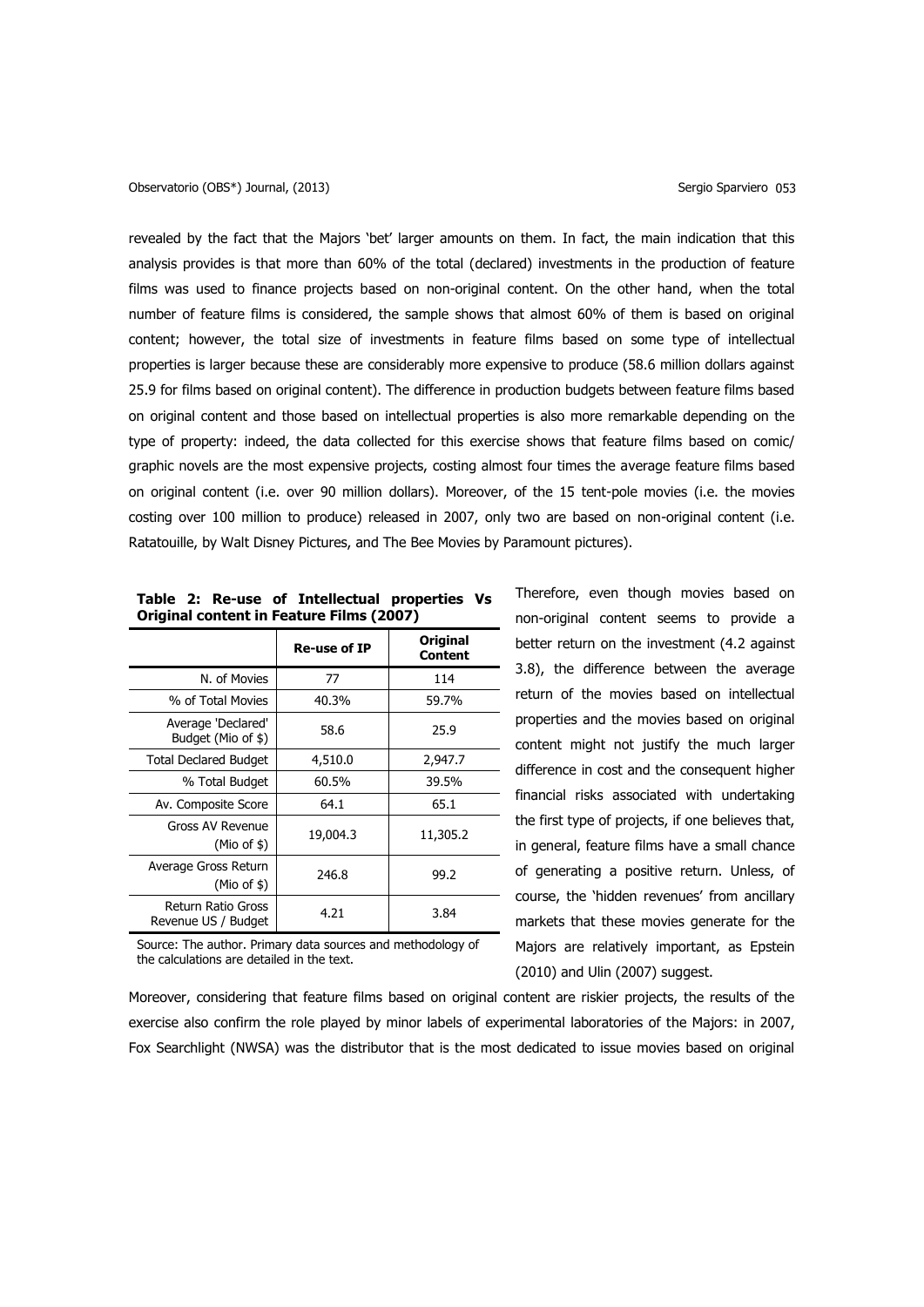plots and characters, as 90% of its budget financed these types of projects. Also, the other distributors that emerge from our analysis as significant providers of original content are minor labels: Warner independent (88% of the declared budget), Picturehouse (70%) and Paramount Vantage (63%).



Figure 1: The revenue and production budget of feature films, grouped by the origin of their content

Source: the author. The sources of data are detailed in the text. Note that 'other intellectual properties' include feature films based on Folk Tale/Legend/Fairytale, TV shows, Based on Games and Theme Park Ride. Not that 'Original Screenplay' also includes feature films that develop a new or existing franchise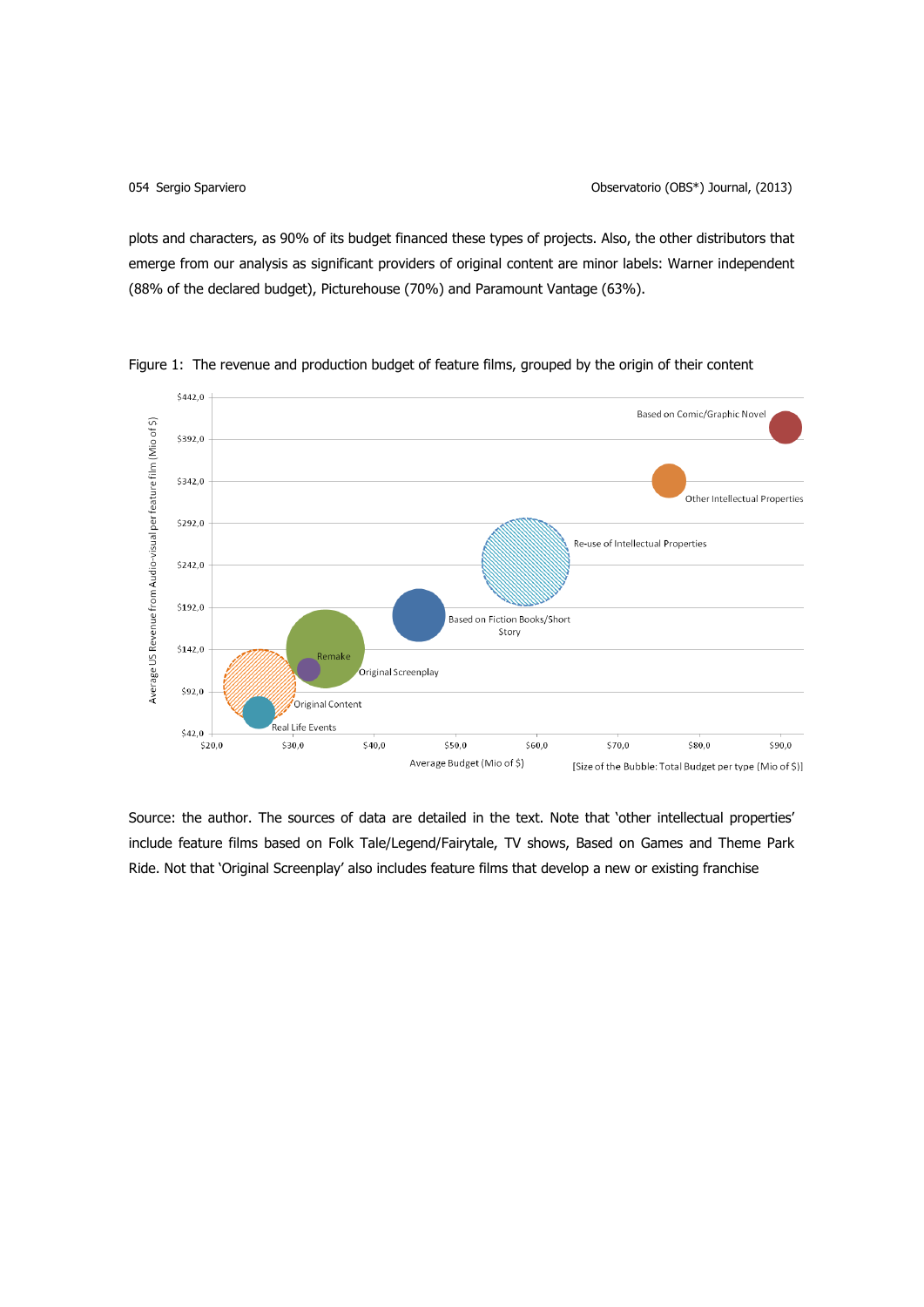Observatorio (OBS\*) Journal, (2013) Sergio Sparviero 055

|                                |                                 | Number of Movies    |                             | Average 'Declared'<br><b>Production Cost</b><br>$(Mio$ of $$)$ |                 | % of the total<br>'declared'<br>production cost of<br>the year |                 | Average Gross AV<br>Revenue US (Mio<br>of $$)$ |                 | Average No. Of Theatre<br>for the 'Widest Release' |              |
|--------------------------------|---------------------------------|---------------------|-----------------------------|----------------------------------------------------------------|-----------------|----------------------------------------------------------------|-----------------|------------------------------------------------|-----------------|----------------------------------------------------|--------------|
|                                |                                 | Original<br>Content | Re-use<br>of IP             | <b>Original</b><br>Content                                     | Re-use<br>of IP | Original<br>Content                                            | Re-use<br>of IP | Original<br>Content                            | Re-use<br>of IP | Original<br>Content                                | Re-use of IP |
|                                | <b>TWI</b>                      | 30                  | 18                          | 25.7                                                           | 65.1            | 39.7%                                                          | 60.3%           | 75.0                                           | 283.9           | 1,536.7                                            | 2,483.4      |
|                                | <b>Warner Bros</b>              | 13                  | 9                           | 38.3                                                           | 71.3            | 43.7%                                                          | 56.3%           | 104.3                                          | 417.5           | 2,281.6                                            | 3,135.3      |
| <b>Time Warner</b><br>Inc.     | Warner<br>Independent           | 4                   | 1                           | 7.5                                                            | 4.0             | 88.2%                                                          | 11.8%           | 22.0                                           | 10.1            | 295.8                                              | 13.0         |
|                                | New Line<br>Cinema              | $\overline{7}$      | 6                           | 25.5                                                           | 82.8            | 26.4%                                                          | 73.6%           | 76.5                                           | 218.0           | 1,792.6                                            | 2,719.3      |
|                                | Picturehouse                    | 6                   | $\overline{z}$              | 10.8                                                           | 14.3            | 69.3%                                                          | 30.7%           | 45.2                                           | 17.6            | 451.3                                              | 77.0         |
|                                | <b>DIS</b>                      | 11                  | 9                           | 38.4                                                           | 71.4            | 39.7%                                                          | 60.3%           | 204.3                                          | 322.7           | 1,973.8                                            | 2,626.9      |
| <b>Disney</b>                  | <b>Walt Disney</b><br>Pictures  | 8                   | 6                           | 49.0                                                           | 96.7            | 40.3%                                                          | 59.7%           | 269.5                                          | 420.5           | 2,556.1                                            | 3,279.8      |
|                                | Miramax                         | 3                   | $\mathfrak{Z}$              | 10.3                                                           | 20.8            | 33.2%                                                          | 66.8%           | 30.4                                           | 127.2           | 421.0                                              | 1,321.0      |
|                                | <b>NWSA</b>                     | 14                  | 12                          | 13.9                                                           | 46.8            | 25.7%                                                          | 74.3%           | 89.8                                           | 248.6           | 1,264.5                                            | 2,799.8      |
| 20th Century<br>Fox            | 20th Century<br>Fox             | 5                   | 11                          | 20.9                                                           | 50.0            | 16.0%                                                          | 84.0%           | 117.8                                          | 267.6           | 2,801.2                                            | 2,891.2      |
|                                | Fox<br>Searchlight              | 9                   | 1                           | 10.0                                                           | 11.0            | 89.1%                                                          | 10.9%           | 74.3                                           | 39.6            | 410.8                                              | 1,794.0      |
|                                | <b>NBCU</b>                     | 16                  | 11                          | 38.1                                                           | 47.0            | 54.1%                                                          | 45.9%           | 144.7                                          | 153.9           | 2,006.0                                            | 1,696.8      |
| <b>NBCUniversal</b>            | Universal<br><b>Pictures</b>    | 12                  | 6                           | 46.2                                                           | 68.6            | 57.4%                                                          | 42.6%           | 162.9                                          | 219.7           | 2,284.3                                            | 2,211.5      |
|                                | <b>Focus</b><br>Features        | $\overline{A}$      | 5                           | 13.8                                                           | 21.0            | 34.4%                                                          | 65.6%           | 89.9                                           | 74.8            | 1,170.8                                            | 1,079.2      |
|                                | <b>VIA</b>                      | 11                  | 14                          | 34.8                                                           | 68.4            | 28.6%                                                          | 71.4%           | 116.6                                          | 288.1           | 1,871.4                                            | 2,303.9      |
| Paramount                      | Paramount<br><b>Pictures</b>    | 5                   | 11                          | 54.4                                                           | 81.1            | 23.4%                                                          | 76.6%           | 184.1                                          | 334.7           | 2,866.4                                            | 2,660.0      |
|                                | Paramount<br>Vantage            | 6                   | $\mathcal{Z}_{\mathcal{Z}}$ | 18.4                                                           | 21.7            | 63.0%                                                          | 37.0%           | 60.4                                           | 117.3           | 1,042.2                                            | 998.3        |
| Sony /<br>Columbia             | <b>SNE</b>                      | 32                  | 13                          | 17.8                                                           | 50.9            | 46.2%                                                          | 53.8%           | 61.0                                           | 175.4           | 1,042.3                                            | 1,870.8      |
|                                | Sony Pictures                   | 19                  | 8                           | 24.5                                                           | 76.9            | 43.0%                                                          | 57.0%           | 86.7                                           | 277.0           | 1,650.5                                            | 2,948.3      |
|                                | <b>Sony Pictures</b><br>Classic | 13                  | 5                           | 8.0                                                            | 9.3             | 68.9%                                                          | 31.1%           | 23.4                                           | 12.9            | 153.2                                              | 147.0        |
| <b>Mainstream Distributors</b> |                                 | 69                  | 57                          | 35.7                                                           | 73.5            | 37.0%                                                          | 63.0%           | 132.7                                          | 311.4           | 2,319.0                                            | 2,835.1      |
| Minor Labels                   |                                 | 45                  | 20                          | 10.8                                                           | 16.1            | 60.0%                                                          | 40.0%           | 47.7                                           | 62.8            | 563.6                                              | 775.6        |

| Table 3: The revenue and production budget of feature films, grouped by distributor and origin |  |
|------------------------------------------------------------------------------------------------|--|
| of their content                                                                               |  |

Source: the author

# **Open Big**

As explained above, this section concerns a fundamental principle of Hollywood's filmmaking activities, i.e. the practice of creating a large media event on a feature film's opening weekend. Particularly in the case of the most expensive tent-pole movies, the opening weekend is said to be a marketing tool designed by the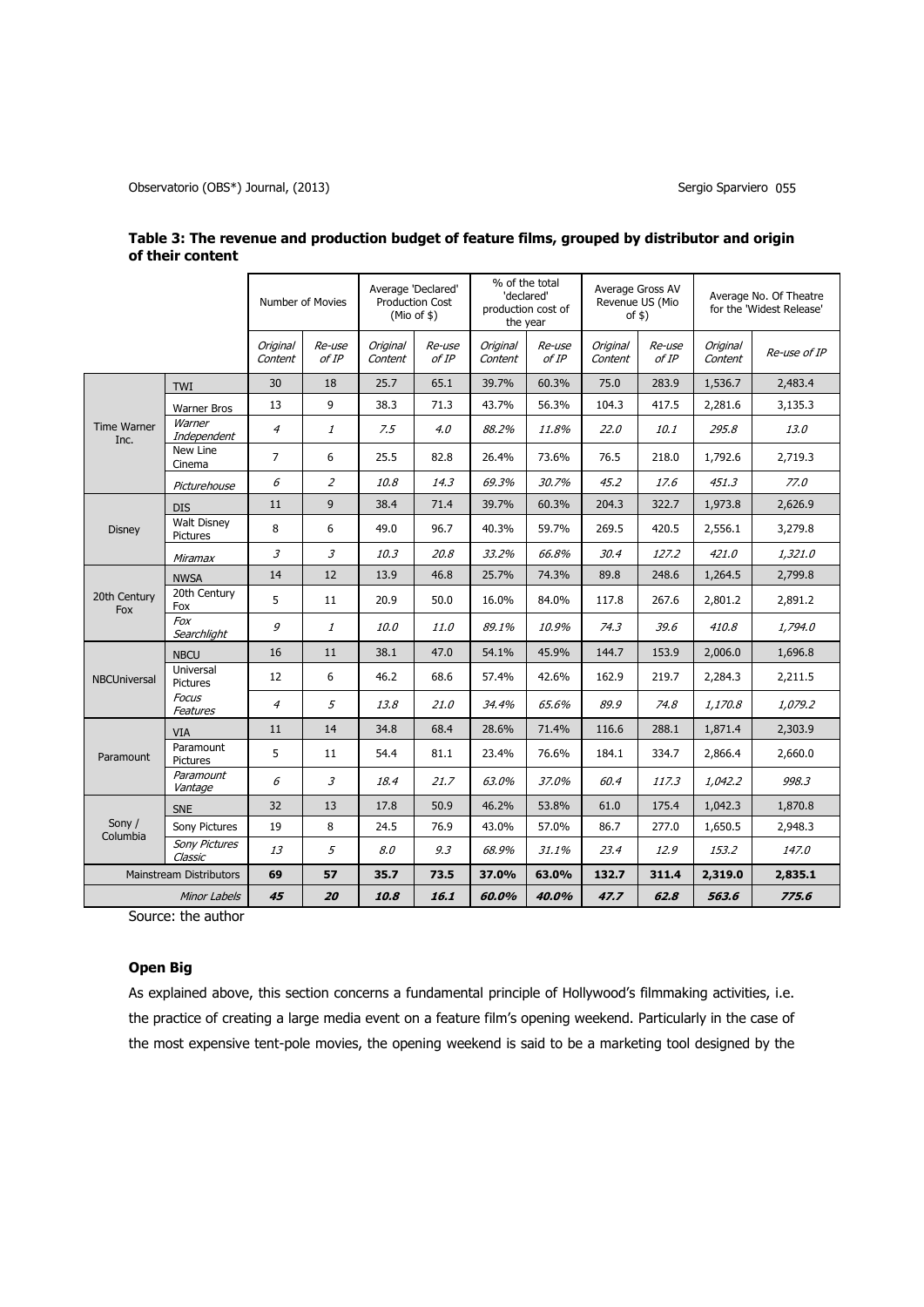larger distributors in order to promote the content for the theatrical, but also for subsequent audio-visual windows and ancillary markets. Therefore, the questions that this section attempts to answer are: which of the Majors have efficiently invested in the promotion of the 'right' (i.e. later successful) slate of feature films? Or, which of the Majors was most successful in promoting some feature films without an expensive big opening weekend, but rather through word-to-mouth promotion?

| opening weekends' strategies                                                                 |                               |  |  |  |  |
|----------------------------------------------------------------------------------------------|-------------------------------|--|--|--|--|
| (A) CLASSIFICATION OF<br><b>FEATURE FILMS ACCORDING TO</b><br><b>THEIR PRODUCTION BUDGET</b> | Budget (mio. of \$)           |  |  |  |  |
| <b>Tent-pole (or Franchise)</b>                                                              | Over 100                      |  |  |  |  |
| <b>High Budget</b>                                                                           | Over 30                       |  |  |  |  |
| <b>Under the Radar</b>                                                                       | Over 10                       |  |  |  |  |
| <b>Low Budget</b>                                                                            | Less than 10                  |  |  |  |  |
| (B) CLASSIFICATION OF<br><b>WIDEST RELEASE STRATEGIES</b>                                    | Minimum Number<br>of Theaters |  |  |  |  |
| Extra Large                                                                                  | 3200                          |  |  |  |  |
| Large                                                                                        | 1500                          |  |  |  |  |
| Small                                                                                        | 1                             |  |  |  |  |

**Table 4: Typologies of feature films and opening weekends' strategies**

Sources: (A) Ulin, 2009; (B) the Author.

In order to assess the success of a distributor's slate of feature films in relation to the investment made in promoting their releases, three groups of different typologies of opening weekends' events were created (see figure 2): extra-large (XL), large (L) and small (S). Given that the resources allocated to the promotion of a feature film tend to be proportional to its total negative cost, the boundaries of these groups, which are expressed in terms of the number of domestic theaters showing the feature films, were set so that these groups could be somehow compatible with a more common categorization based on their budget and presumed level of risk. This latter includes: tent-pole or franchise feature films (with a production budget of over 100 million dollars), high budget (over 30 million dollars), under the radar (over 10 million dollars) and low budget (less than 10 million dollars) (Ulin, 2009). Therefore, the minimum number of theaters of an extra-large opening was set to match the opening event of a tent-pole feature film, so that all tent-pole movies are assumed to be introduced to the public with an extra-large opening event (i.e. in more than 3200 theaters); on the other hand, the upper limit of a small opening was set to characterize the opening of (at least most) low budget feature films (maximum 1500 theaters). As a result of this methodology, differences in the practice of opening weekends' events between distributors are determined and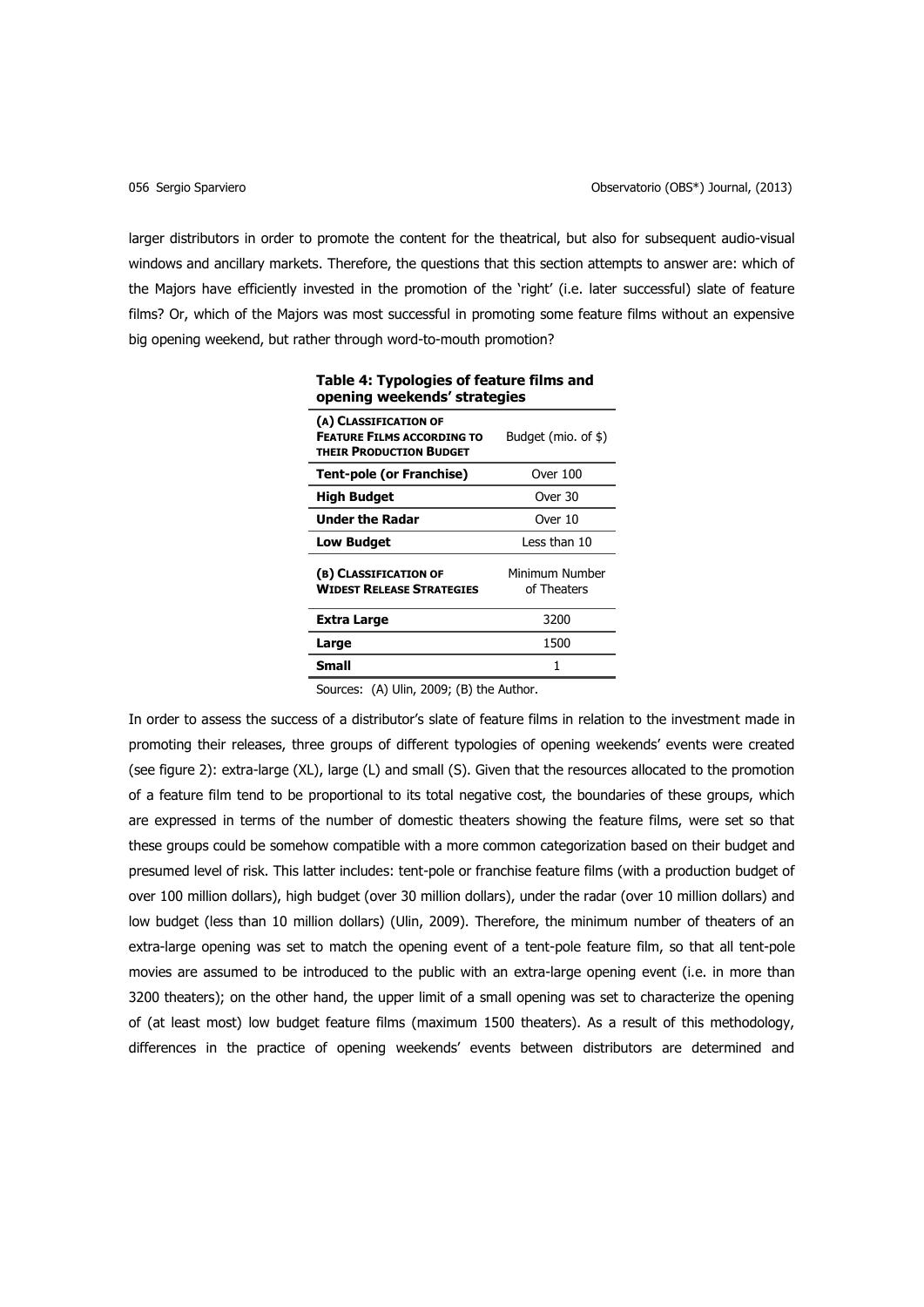recognizable by the middle categories of feature films, i.e. under the radar budget movies, whose opening events vary from small to large, and for high budget movies, whose opening events vary from small to extra-large. Moreover, the performance of these different groups is measured in terms of their composite score and the ratio of gross return from audio-visual (see figure 2).

As a general rule, if a conglomerate has taken the right decisions regarding the potential 'legs' of a movie in audio-visual markets, the slates of movies that have also used most of the year's resources (i.e. the size of the bubble in figure 2) should also be the ones with the better return rates (i.e. placed the furthest on the right in figure 2). On the other hand, the groups of movies that display a higher level of composite score are the ones that should have benefited relatively more than others from word-to-mouth promotion. Nonetheless, one should note that, also within the same conglomerate, there are groups of feature films classified as large opening, which record better gross return rates than groups of feature films classified as extra-large events, which certainly benefit from larger marketing budgets. This does not necessarily mean that these distributors have over-spent on the launch of the most expensive movies (e.g. DIS, NBCU, NWSA, SNE). Such a trend is in fact compatible with the assumption that the tent-pole movies are mostly constructed to revive the chain of benefits that can be collected from a particular intellectual property, from other feature films and/or from the ancillary markets. As a reminder, this analysis only includes the revenues comprised in the gross audio-visual revenue index, and only from the movies released in 2007: therefore, the performance of feature films classified as 'extra-large' as estimated here is likely to be more affected by the non-inclusion of other sources of revenues than is the case for the other categories, as tent-pole movies (with extra-large opening) are assumed to be more tuned to promote, and generate revenue from, intellectual properties.

The analysis presented here shows that two conglomerates were particularly proactive and efficient in adopting the *open big* principle in 2007: Walt Disney and News Corp. The former has concentrated over 70% of the resources in 'extra-wide' opening movies, which were very successful, as they delivered an above-the-average gross audio-visual return of almost 5 times and scored very high in term of audience ratings. Instead, the latter is the conglomerate that reached the highest gross audio-visual return in two categories of feature films: extra-wide and small opening releases. Additionally, also the feature films categorized by large opening events distributed by this conglomerate were on average more successful than most of their competitors. Moreover, if on the one hand, the relatively large success of News Corp's small opening feature films can be explained by the high composite score and therefore by an efficient word-to-mouth promotion, on the other hand, the slate of feature films characterized by a large opening were seemingly supported by an efficient advertising campaign, as they reached a relatively high return (5.6) in spite of the low level of composite score (50.8). Furthermore, in comparison to these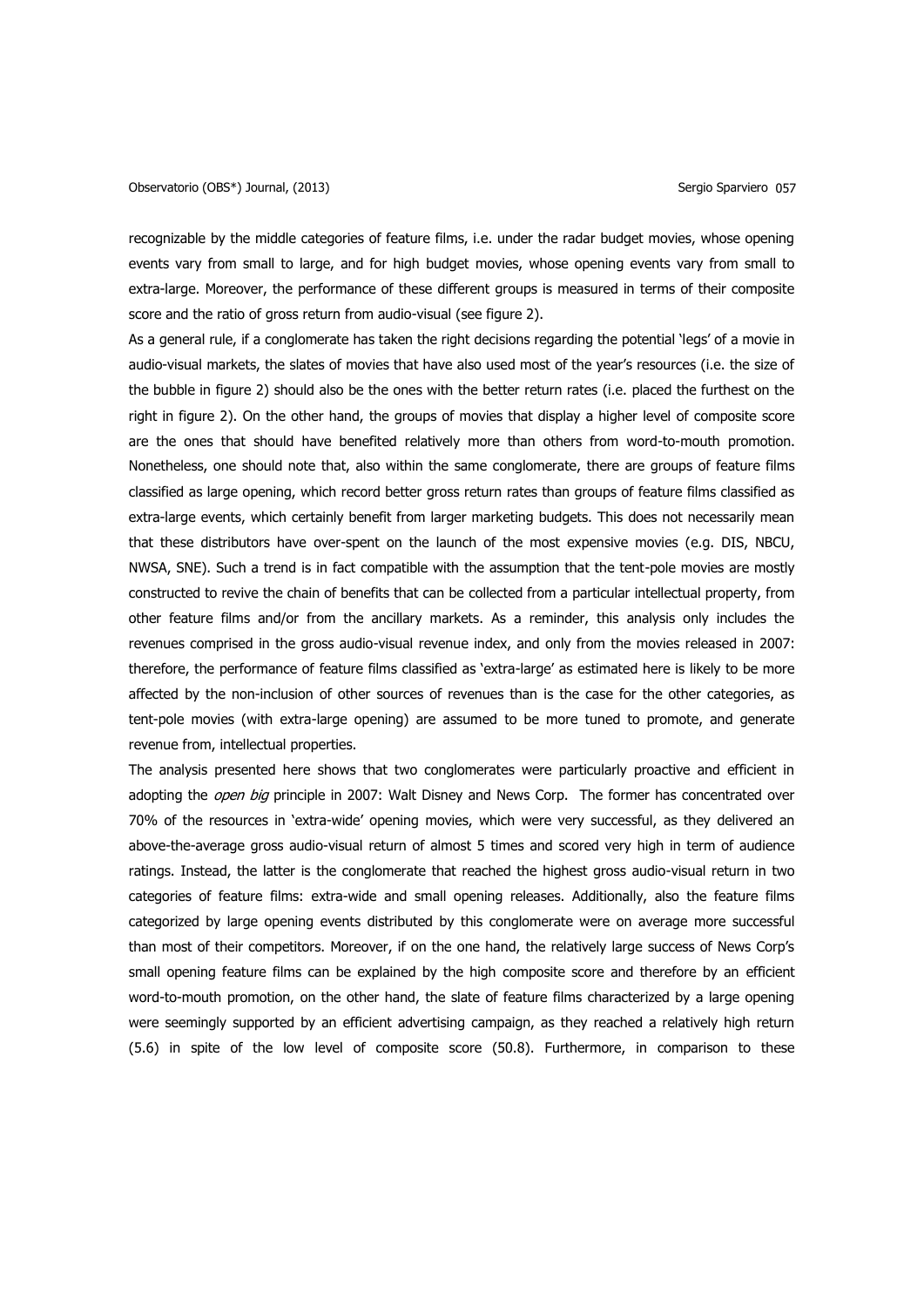conglomerates, the remaining ones performed less well. In fact, Time Warner, Sony, NBC Universal and Paramount have invested an important part of their respective budgets in large-opening movies (between 30 and 48%) but they have obtained lower-than-average composite score and gross rates of return.



Figure 2: The Majors' opening events of feature films in 2007

Source: The author. The sources of data are detailed in the text.

# **Diversify Your Slate**

The current section analyzes more in detail the effects of the choices made by each of the Majors of distributing funding between mainstream and minor/specialty labels. As explained above, a potential benefit from concentration is the theoretically availability of funding for the riskier, but also alternative projects. Conglomerates are likely to channel funding for the less commercial feature films into their 'independent'/specialist divisions or labels. Therefore, in this section, the allocation of funding to these minor labels and the performance of these latter in terms of financial gains and audience ratings is reviewed and compared.

The data collected for this exercise suggests that in 2007 the average budget of a minor label was about 11 per cent of the total budget assembled and allocated by a Major. This budget, as estimated, ranged from about 34 millions of Warner Independent, to over 170 million of Paramount Vantage. Also according to the statistics collected for this exercise, Walt Disney and News Corp are the Majors that were seemingly most efficient at diversifying their slate of movies in order to capture different audiences, by financing and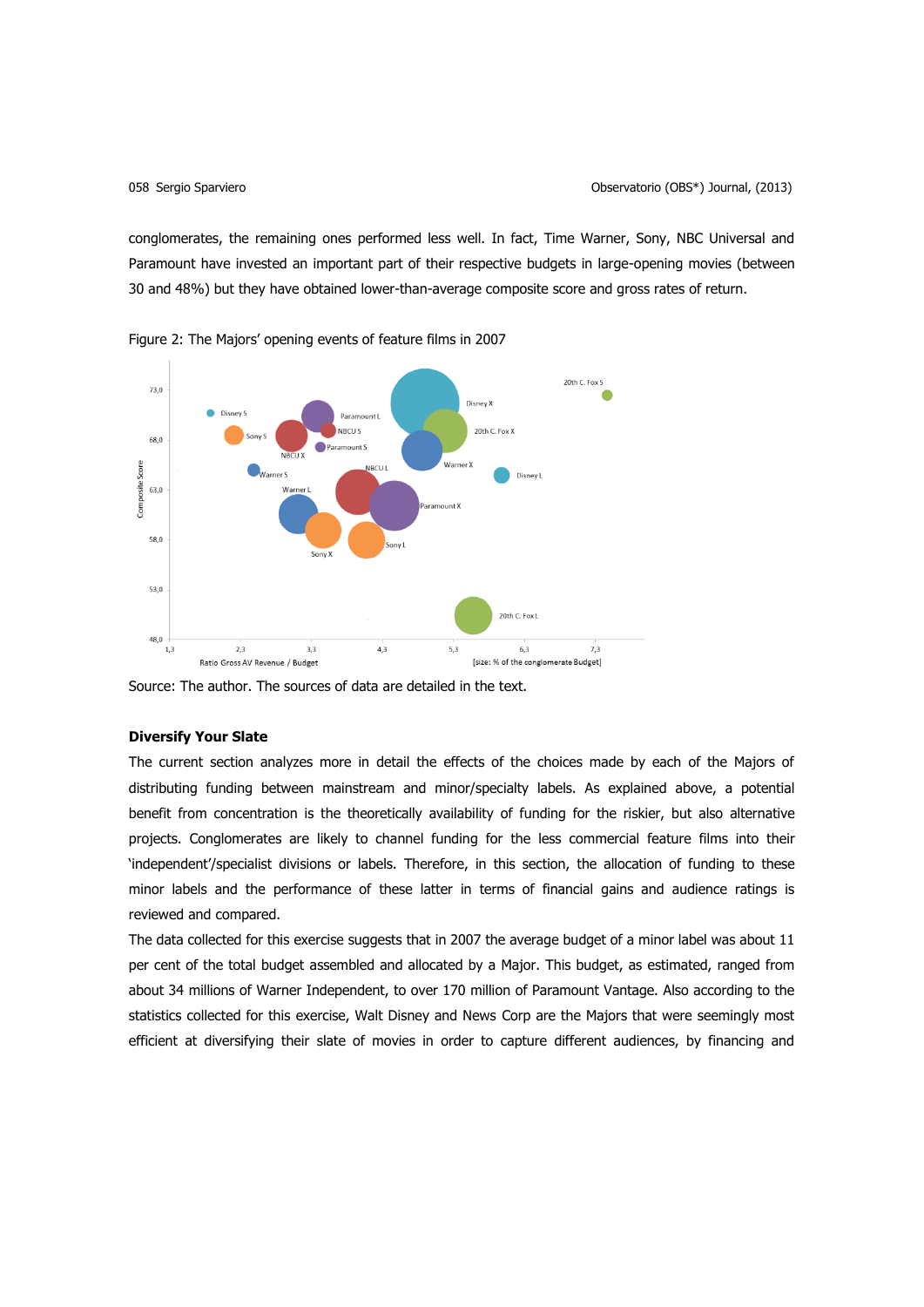Observatorio (OBS<sup>\*</sup>) Journal, (2013) Sergio Sparviero 059

distributing different types of movies through their divisions. Such a statement is supported by figure 3: the composite score provides an indication of the degree to which users of online databases have appreciated a particular feature film. The population of these users is not necessarily representative of the entire population of movie-goers and/or home video entertainment users. On the contrary, the average higher composite score assigned to the feature films distributed by minor labels in general would suggest that users of specialist online databases are more likely to be supporters of less commercial / less mainstream feature films. Therefore, it is interpreted as good diversification when mainstream and minor labels obtain a relatively different composite score, as long as all distributors of a same conglomerate also obtain an overthe-average rate of return. In fact, such a scenario suggests that the tastes of difference audiences were catered for and that most feature films produced were commercially successful. Indeed this indicates that users of online databases have experienced the less commercial movies and liked them, while the nonusers of specialized databases have experienced the poorly rated and more mainstream feature films in large numbers, as the rates of return testify.

As displayed in figure 3, this case scenario applies to News Corp (20<sup>th</sup> Century Fox and Fox Searchlight) and Walt Disney (Walt Disney Pictures and Miramax). The other Majors, on the other hand, seem to have been less effective at diversifying the 2007 slate of movies, either because the composite score between mainstream and minor is similar (therefore, they were rated with the same average score by the same population of users) and/or because the rate of return was lower than the average.



Figure 3: the 2007 performance of the mainstream and minor distribution divisions of the majors

Source: The author. The sources of data are detailed in the text.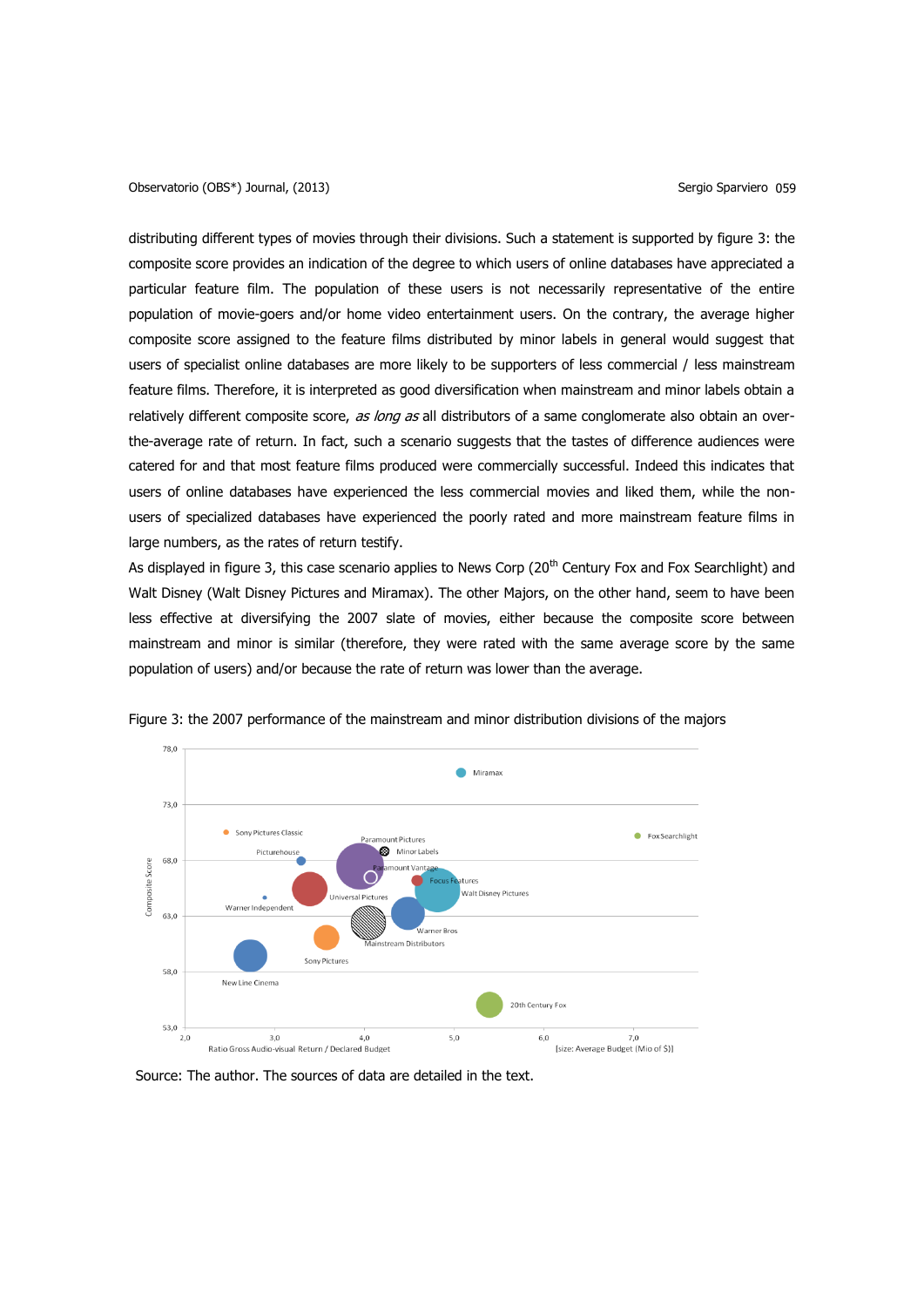#### **Conclusion**

This paper considers the business strategy of the largest and most powerful distributors of feature films and illustrates this strategy by building on publicly available data referring to their feature films released in the year 2007. The analysis presented is informed by the description of this strategy provided by Epstein (2010) and Ulin (2009), among others: to a large extent, the Majors invest and channel funding from thirdparty into feature films that promote intellectual properties that they own, in order to generate revenues in different markets and maximize their return on investment. Therefore, assuming that 2007 is a representative year, about 60 per cent of the total production budget for feature films is invested in projects whose content derives from fiction books or short stories, feature films already in circulation, folk tales, legends, television shows, fairytale comics or graphic novels, and original screenplays written to expand an existing franchise.

Moreover, these attempts to valorize the intellectual properties embedded in feature films have contributed to increasingly transform a larger proportion of the latter into loss leaders and promotional activities characterized by large and expensive opening weekends. In fact, a majority of the most expensive franchise movies earns proportionally less from the main audio-visual markets than cheaper productions. However, as not all the feature films are designed to exploit intellectual properties, the Majors generate earnings from different types of stories and different audiences, also by providing semi-independent, minor divisions with about 11 per cent (as estimated here) of the total production budget used for the feature films that are managed by all of the distributors of their group.

Overall, the current business approach to filmmaking is seemingly working effectively for the Majors: in 2007, Walt Disney (i.e. Walt Disney Pictures and Miramax) and News Corporation (i.e. 20<sup>th</sup> Century Fox and Fox Searchlight) were the conglomerates that best interpreted the three components of this dominant business strategy, labeled here *strike while the iron is hot, open big* and *diversify your slate*, and at the same time they were also the conglomerates that earned the most (although the revenues from ancillary markets, whose volumes are unknown, were not taken into account).

Furthermore, as noted in the introduction, concentration of ownership in audio-visual markets is also a concern for policy-makers as this is likely to reduce the variety of content and viewpoints available to the audience. The present paper argued that indeed a majority of the funding managed by the Majors is invested in non-original content. Moreover, interestingly, concerning the design of the tent-pole/franchise feature (and most expensive) films, Epstein (2010) suggests that these are nowadays increasingly standardized. In fact, he argues that the feature film more attractive to a global audience of teenagers, which represents the best target for maximizing various type of investments connected to an intellectual property across different markets, follow more or less closely a common set of characteristics. He calls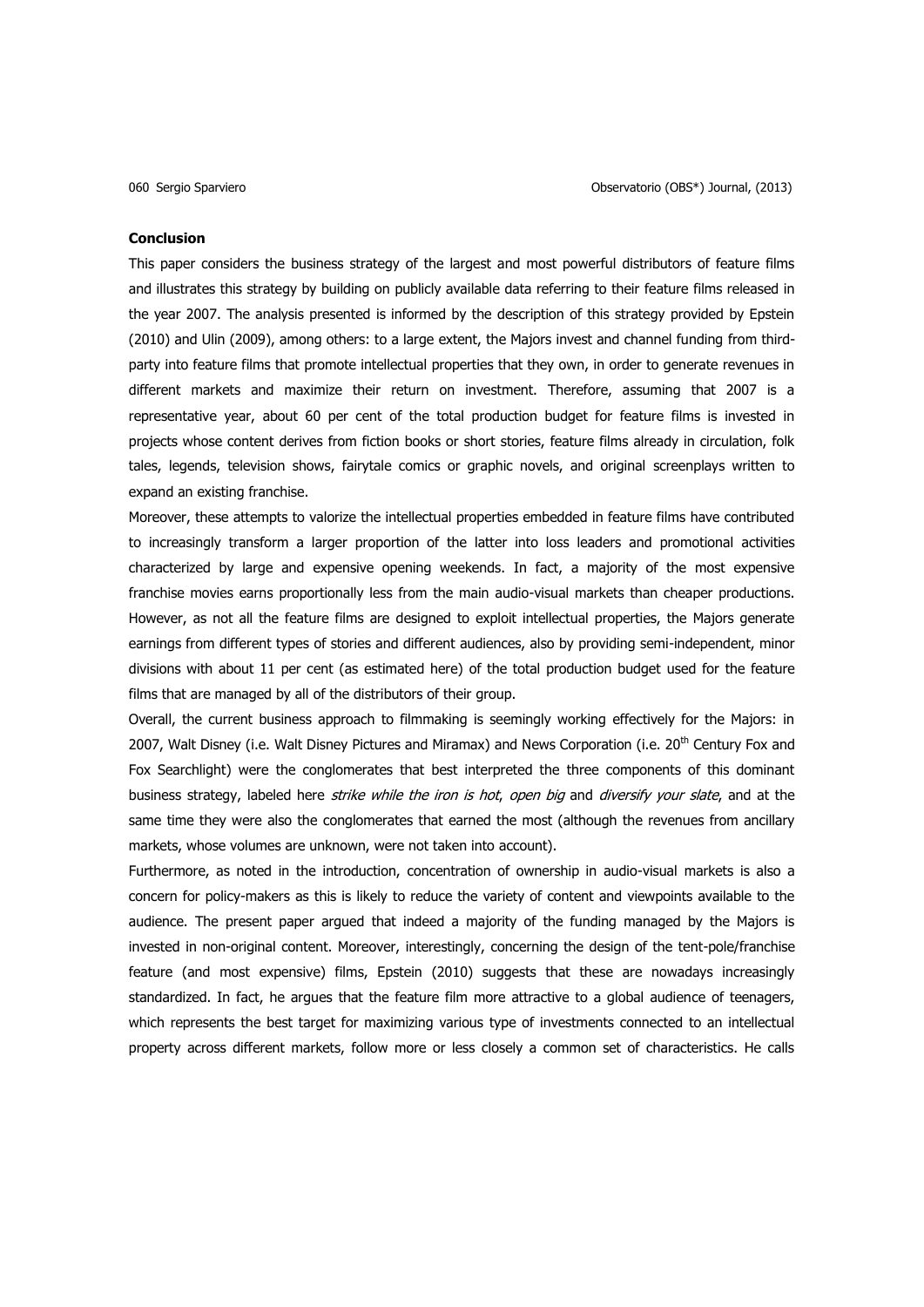these characteristics "the Midas Formula" and their existence is a further indication of the lack of variety in feature films. Therefore, there is no doubt that a strategy that attempts to maximize the revenue from different windows carried out by a vertically integrated companies that can control these different windows, negatively affects the variety of media content available.

A stakeholder involved in the world of Hollywood's filmmaking once affirmed that "The history of business has shown that the most successful pictures have been developed by individual efforts rather than mass production" (cited in Wu, 2011, p. 88). It was 1923 and the founder of Paramount W. W. Hodkinson, who had previously witnessed the decline of the Edison Trust's monopoly, was expressing his concerns regarding the future of feature films and the general lack of quality of the latter as a result of their unfolding mass-production and standardization. The expansion of the Majors and the vertical integration of production, distribution and exhibition, which characterized these companies between the 1920s and 1940s, brought them wealth and allow them to grow at the expenses of the smaller independent. The industry of filmmaking became a Fordist organization producing for a market of mass-consumption, and Zukor, one of the strongest advocates of this strategy, replaced Hodkinson as the leader of Paramount (Wu, 2011).

Nonetheless, Hodkinson was right: the quality of content suffered, and when new venues for experiencing audio-visual emerged (over-the-air television and then cable television), the poor quality of features films showed in the theatres contributed to transform audiences from movie-goers to home consumers of audiovisual products. Eventually, in the period between the 1950s and the 1980s, and as a consequence of the litigation between Paramount and the Department of Justice and the resulting vertical disintegration of the Majors, feature films became mostly produced in the same way of the independents: as 'blockbuster movies', i.e. as once-off artistic production aiming at bringing audience to the cinema to experience it (Sparviero, 2011; Wu, 2011). Nowadays, however, given that the Majors are again vertically integrated and can also exploit the content of feature films in a variety of different markets, they also tend to design, invest and re-invest in intellectual properties that suit all of these markets. Therefore, the history of the Hollywood Majors clearly shows that, even though an oligopoly of content producers attempts to diversify, there is a tradeoff between, on the one hand, creating the conditions for a more pluralistic industry and stimulating the generation of variety of content, and on the other hand, the stability and consistent growth of an oligopoly of large producers-distributors (mass-)producing rather uniformed audio-visual content. Furthermore, as this paper contributes to demonstrate, there is also no doubt that the current regulatory environment is favoring the latter rather than the former.